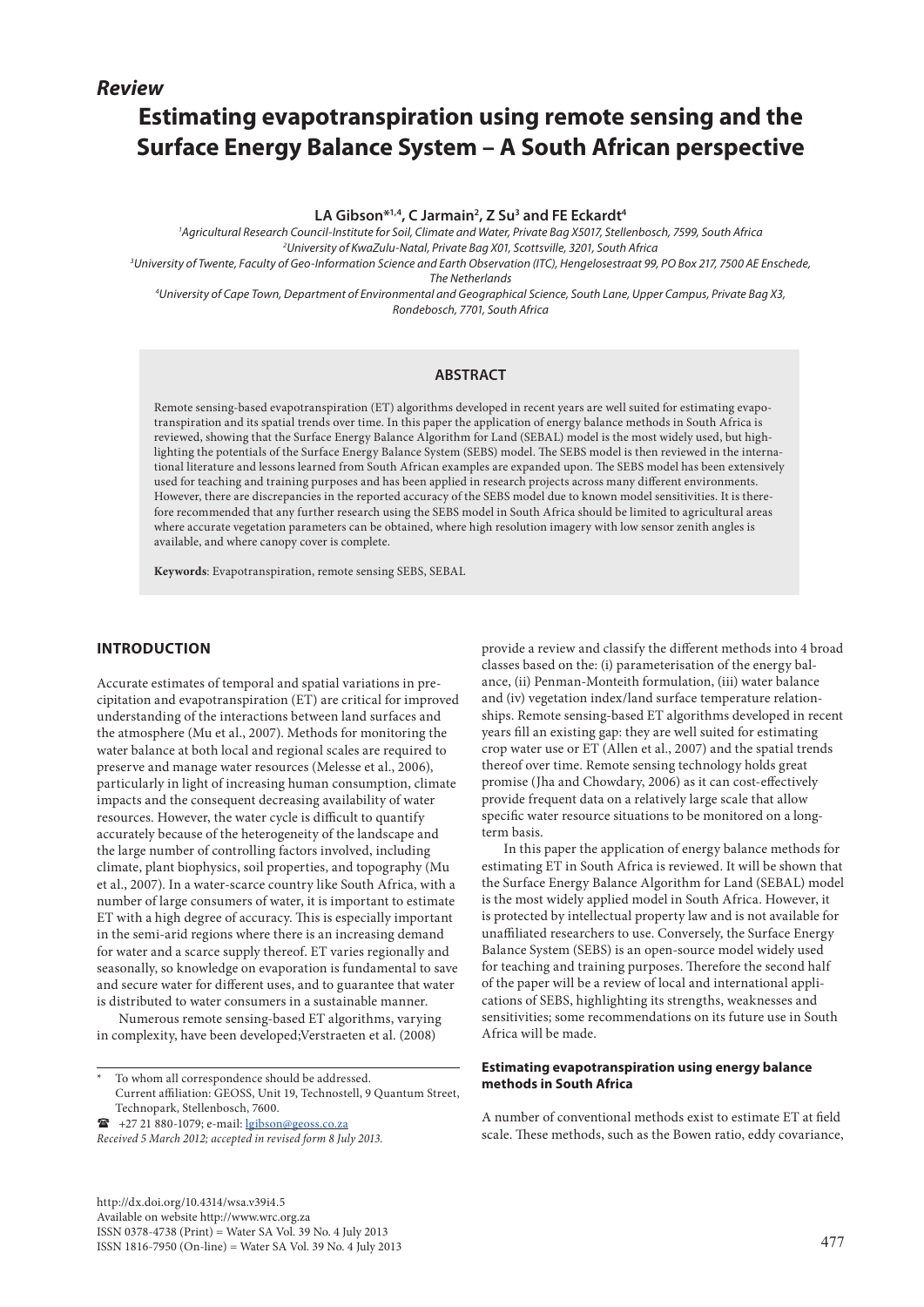| Summary of studies conducted in South Africa. Different methods for estimating ET were assessed<br>and their usefulness in various water resources applications and across various spatial and<br>temporal scales were assessed in historical and operational mode |                                                     |                                                |                                               |                                    |                                                  |  |  |  |  |
|--------------------------------------------------------------------------------------------------------------------------------------------------------------------------------------------------------------------------------------------------------------------|-----------------------------------------------------|------------------------------------------------|-----------------------------------------------|------------------------------------|--------------------------------------------------|--|--|--|--|
| <b>Type</b>                                                                                                                                                                                                                                                        | <b>Study focus</b>                                  | <b>Parameters</b>                              | <b>Temporal scale</b>                         | Spatial scale /<br>resolution      | Reference                                        |  |  |  |  |
| Review                                                                                                                                                                                                                                                             | Methodology                                         | ET, energy balance                             | Instantaneous, day,<br>week, month            | Field / 30 m                       | Jarmain et al. (2009)                            |  |  |  |  |
| Historic                                                                                                                                                                                                                                                           | Catchment water use                                 | ET, rain, run-<br>off, groundwater<br>recharge | Day, month, year for<br>1 year                | Catchment / 1 km                   | Gibson et al. (2009)                             |  |  |  |  |
| Historic                                                                                                                                                                                                                                                           | Catchment water use<br>efficiency                   | <b>ET</b>                                      | Day, 2-weekly for 3<br>vears                  | Field, catchment /<br>250 m        | Hellegers et al. (2011)                          |  |  |  |  |
| Historic                                                                                                                                                                                                                                                           | Natural veld water<br>use                           | ET                                             | Day, season, annual                           | Regional / 1 km                    | Palmer and<br>Weideman (2011)**                  |  |  |  |  |
| Historic                                                                                                                                                                                                                                                           | IAP, natural veld<br>water use                      | ET, rain, rain-ET                              | Day, two-weekly for<br>3 years                | Provincial / 250 m                 | Jarmain and<br>Meijninger (2012)                 |  |  |  |  |
| Historic                                                                                                                                                                                                                                                           | Catchment hydrology                                 | ET, energy balance                             | 90 days                                       | Catchment / 250 m                  | Kongo and Jewitt<br>(2006)                       |  |  |  |  |
| Historic                                                                                                                                                                                                                                                           | Agricultural water<br>use efficiency                | <b>ET</b>                                      | 3 years                                       | Field, regional / 30 m             | Klaasse et al. (2008)                            |  |  |  |  |
| Operational                                                                                                                                                                                                                                                        | Agricultural water<br>use efficiency                | ET, soil moisture,<br>energy balance           | Weekly, 8 months<br>(grape growing<br>season) | Field, regional / 30 m             | Klaasse et al. (2011);<br>Jarmain et al. (2011a) |  |  |  |  |
| Operational                                                                                                                                                                                                                                                        | Agricultural water<br>use efficiency                | ET, energy balance                             | Weekly, for a period<br>of 12 months          | Field, farm, region /<br>30 m      | Jarmain et al. (2011b)                           |  |  |  |  |
| Operational                                                                                                                                                                                                                                                        | Agricultural water<br>management                    | ET, soil moisture,<br>energy balance           | Weekly, 8 months<br>(grape growing<br>season) | Field, regional / 30 m             | Jarmain and Klaasse<br>(2012)                    |  |  |  |  |
| Operational                                                                                                                                                                                                                                                        | Catchment scale<br>planning and water<br>allocation | ET, rain, rain-ET                              | Weekly for a period<br>of 12 months           | Field, catchment,<br>region / 30 m | WE Consult (2011)                                |  |  |  |  |

**TABLE 1**

*\*\*This study did not apply the energy balance approach for estimating ET.*

surface renewal, scintillometry and lysimeter systems have been reviewed and extensively applied in South Africa (Savage et al., 2004; Jarmain et al., 2009). However, with the exception of scintillometry, they do not integrate spatial trends in ET. In the past, field-scale ET estimates obtained from these methods were fed into models operating at a catchment scale or used to validate results from models operating at large scales. Most of these catchment-scale models that estimate ET use point data and not spatial data, but some involve methods to disaggregate point data for spatial representation.

In recent years, a number of studies conducted in South Africa reviewed and applied remote sensing-based methods for improved water resources management (Table 1). The evolution of the research from a review of methods, to the historic estimation of ET, through to the operational use of these methods using near real-time data, is evident in Table 1. In the first review, Jarmain et al. (2009) evaluated various models that estimate evaporation spatially using earth observation data, and reported that SEBAL, Mapping Evapotranspiration with High Resolution and Internalised Calibration (METRIC) and SEBS quite easily simulated net radiation accurately, but the accuracy of soil heat flux and heat storage of a water body was more variable. Similarly, for the sensible heat flux density (*H*) at the time of satellite overpass for various land uses and with different models, accurate estimates of simulated *H* were not always achieved. Evaporative fraction (*EF*) estimates were simulated accurately in many cases. The Vegetation Index /Temperature

Trapezoid (VITT) model generally yielded the least accurate evaporation estimates of the land uses studied.

The differing spatial scales at which remote-sensing estimation of ET has been carried out in South Africa, from field scale through to catchment and regional scale, are categorised (Table 1). Further to the review by Jarmain et al. (2009), field-scale studies assessing the application of remote-sensing data to water use efficiency have been carried out using the SEBAL model with high resolution (predominantly Landsat) imagery (Klaasse et al., 2008; Klaasse et al., 2011; Jarmain et al., 2011a; Jarmain et al., 2011b; Hellegers et al., 2011; Jarmain and Klaasse, 2012; WE Consult, 2011). A benefit of conducting field-scale studies is that in situ validation, although expensive, is achievable and was indeed achieved for a number of the aforementioned projects.

Various remote-sensing data applications at catchment scale (Table 1) have been investigated for catchment hydrology (Kongo and Jewitt, 2006), water use estimation (Gibson et al., 2009; Hellegers et al., 2011) and, most recently, operational water planning and allocation purposes (WE Consult, 2012). Kongo and Jewitt (2006) were the first to investigate the use of remote-sensing data to estimate ET in South Africa at catchment level, investigating a catchment's response to rainwater harvesting. Gibson et al. (2009) used the SEBS model to calculate annual ET for a quaternary catchment in the Western Cape, to assess the compliance of water users to water use legislation. The results of the study were inconclusive as the estimated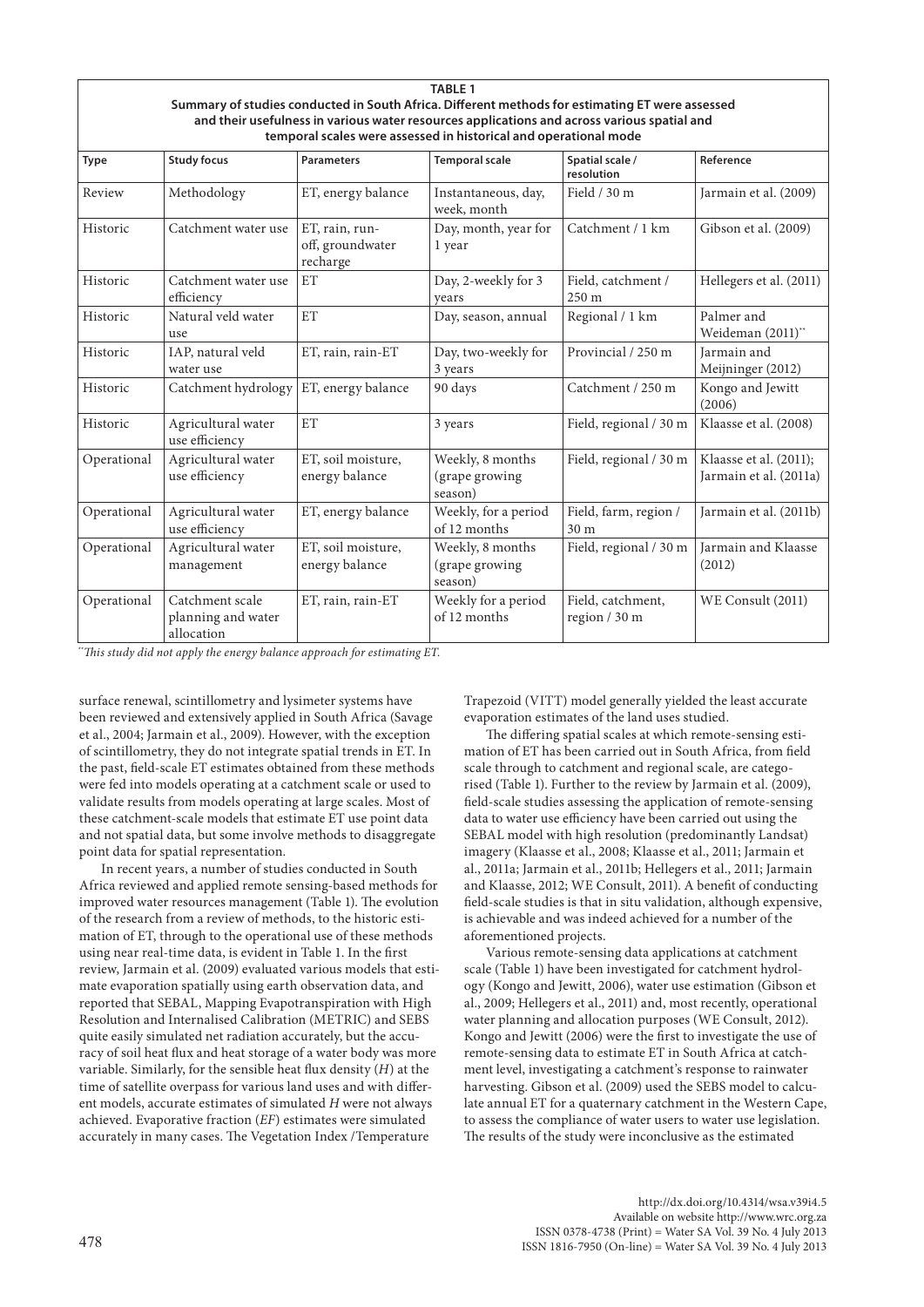annual catchment ET significantly exceeded the estimated annual catchment rainfall. Finally, Hellegers et al. (2011) used SEBAL estimates of ET to assist in assessing competing claims on water resources in the transboundary Inkomati catchment shared between South Africa, Swaziland and Mozambique.

At a provincial scale, Jarmain and Meijninger (2012), using SEBAL, assessed the impact of invasive alien plant species (IAPs), and the clearing thereof by the Working for Water (WfW) programme, on ET and the availability of water resources in the Western Cape and KwaZulu-Natal provinces. They concluded that this approach (combining spatial ET data with information on land use) can be used to determine the ET of IAPs. Although the 250 m resolution SEBAL data can be used, higher resolution data (<30 m) would better assess the impact of IAPs on ET across a wider range of invasion densities and water regimes, including riparian zones. Suited to regional ET estimation but differing from the energy balance methods, a parsimonious spatial ET method based on leaf area index (LAI) and the Penman-Monteith equation (Palmer and Weideman, 2011) has been used with good success in several areas in South Africa. This method uses the MODIS LAI to convert reference evapotranspiration  $\left( \Epsilon T _{_{0}} \right)$  from the Penman-Monteith equation to actual ET for each pixel. This method has been found to be particularly suited to natural vegetation with specific application to determining the water use efficiency (WUE) of rangelands.

The methods having proved their usefulness in historic studies have evolved into operational applications in a number of instances (Table 1). Two SEBAL studies (Klaasse et al., 2008) using high resolution Landsat imagery determined the ET, biomass production and biomass WUE of table and wine grapes in the main production areas of the Western Cape for 3 grape seasons. The interest generated by this study led to the initiation of an operational project where remote sensingbased data maps and other information were made available at a weekly time-step via a GrapeLook website (Klaasse et al., 2011) for table and wine grape producing areas of the Western Cape. Grapelook was the first African example where ET and related data maps (biomass, WUE, nitrogen content), as well as satellite data-derived irrigation advice, were determined and made available to users. This approach was subsequently extended to include deciduous fruit producing areas of the Western Cape (Jarmain and Klaasse, 2012) for the growing season of 2011–12. This operational approach is being replicated in 2 studies to assess the WUE of sugarcane and grain crops. Weekly data maps are disseminated through the website viewers SugarcaneLook (Jarmain et al., 2011b) and GrainLook (Jarmain et al., 2013). Following on from the study conducted in the Inkomati catchment (Hellegers et al., 2011), the European Union-funded project WATPLAN was launched. WATPLAN aims to develop a web-based, operational tool [\(www.watplan.](http://www.watplan.com) [com\)](http://www.watplan.com) where water balance information (rainfall, ET, Rain-ET) for the entire Inkomati catchment is disseminated weekly. Information provided through WATPLAN will be integrated with the operational water resources management system of the Inkomati Catchment Management Agency (CMA).

Arising from past and current operational projects has been the realisation that field validation of remotely-sensed ET estimates is a necessary component of these operations to allow for data products to be used with confidence. Further, the need to find further users of and uses for the data products has become apparent. The presentation of the end product and its usability differs from historic studies where a map may be an acceptable deliverable. For operational applications of remote-sensed

ET estimates to be adopted, there is a need to integrate the ET data products into other systems such as irrigation scheduling, allowing for ease of use and interpretation.

Finally, it should also be mentioned that a number of freely downloadable ET data products exist, for example the Landsaf (EUMETSAT; www.eaumetsat.int) data and MODIS 16 ET product. Jarmain et al. (2009) refer to a number of others. The MOD16 ET product, specifically, has generated interest. The MODIS Science Team, in 2011, released a MODIS ET data product (MOD16) available freely for download. The MOD16 ET products are regular 1-km<sup>2</sup> global land surface ET datasets for vegetated land areas at 8-day and monthly intervals (Mu et al., 2011). The MOD16 ET product is created using MODIS global landcover (MOD12Q1), a daily meteorological reanalysis dataset from NASA's Global Modelling and Assimilation Office, and MODIS biophysical parameters (albedo, leaf area index, and enhanced vegetation index) as input into the Penman-Monteith equation. The algorithm performance has been validated against 46 flux tower measurements across 7 biomes but validation in Africa has not been published to date.

#### **The SEBS model**

The energy balance approach holds great promise for application in South Africa. The SEBS model, one of the energy balance approaches, was developed by Prof Z Su, at the ITC in The Netherlands; the formulation publication (Su, 2002) describes the model and provides the required equations. The SEBS model has been extensively used for teaching and training purposes at the ITC and as such it has been widely applied across many different countries; however, it is not yet used in operational applications. SEBS is available as a pre-packaged tool in various software packages, originally coded in IDL language, and implemented in BEAM with Java and in ILWIS with C++. As with other energy balance approach models, the SEBS model estimates daily actual ET from remotely-sensed and meteorological data by calculating the energy required for water to change phase from liquid to gas:

$$
\lambda E = R_n - G_0 - H \tag{1}
$$

where:

 $\lambda E$  is the turbulent latent heat flux ( $\lambda$  is the latent heat of vaporisation and *E* is water vapour flux density), *R*<sub>i</sub> is net radiation *G*<sub>o</sub> is the soil heat flux and *H* is the sensible heat flux (Su, 2002)

The latent heat flux is calculated indirectly as a residual after the sensible heat flux has been derived. Therefore there is an associated uncertainty in the derived latent heat flux. In SEBS this uncertainty is considered to be limited by determining the energy balance at the limiting cases, since the actual sensible heat flux is constrained to the range set by the sensible heat flux at the wet limit (derived from a combination equation), and the sensible heat flux at the dry limit (set by the available energy). The relative evaporation is inferred from the sensible heat flux and the sensible heat flux calculated at the wet and dry limits. The relative evaporation is, in turn, used together with  $R_{n}$ ,  $G_{\sigma}$ and the latent heat flux at the wet limit to derive the evaporative fraction (Eqs. (2) and (3)).

$$
\Lambda_r = 1 - \frac{H - H_{\text{wet}}}{H_{\text{dry}} - H_{\text{wet}}}
$$
\n<sup>(2)</sup>

http://dx.doi.org/10.4314/wsa.v39i4.5 Available on website http://www.wrc.org.za ISSN 0378-4738 (Print) = Water SA Vol. 39 No. 4 July 2013 ISSN 1816-7950 (On-line) = Water SA Vol. 39 No. 4 July 2013 479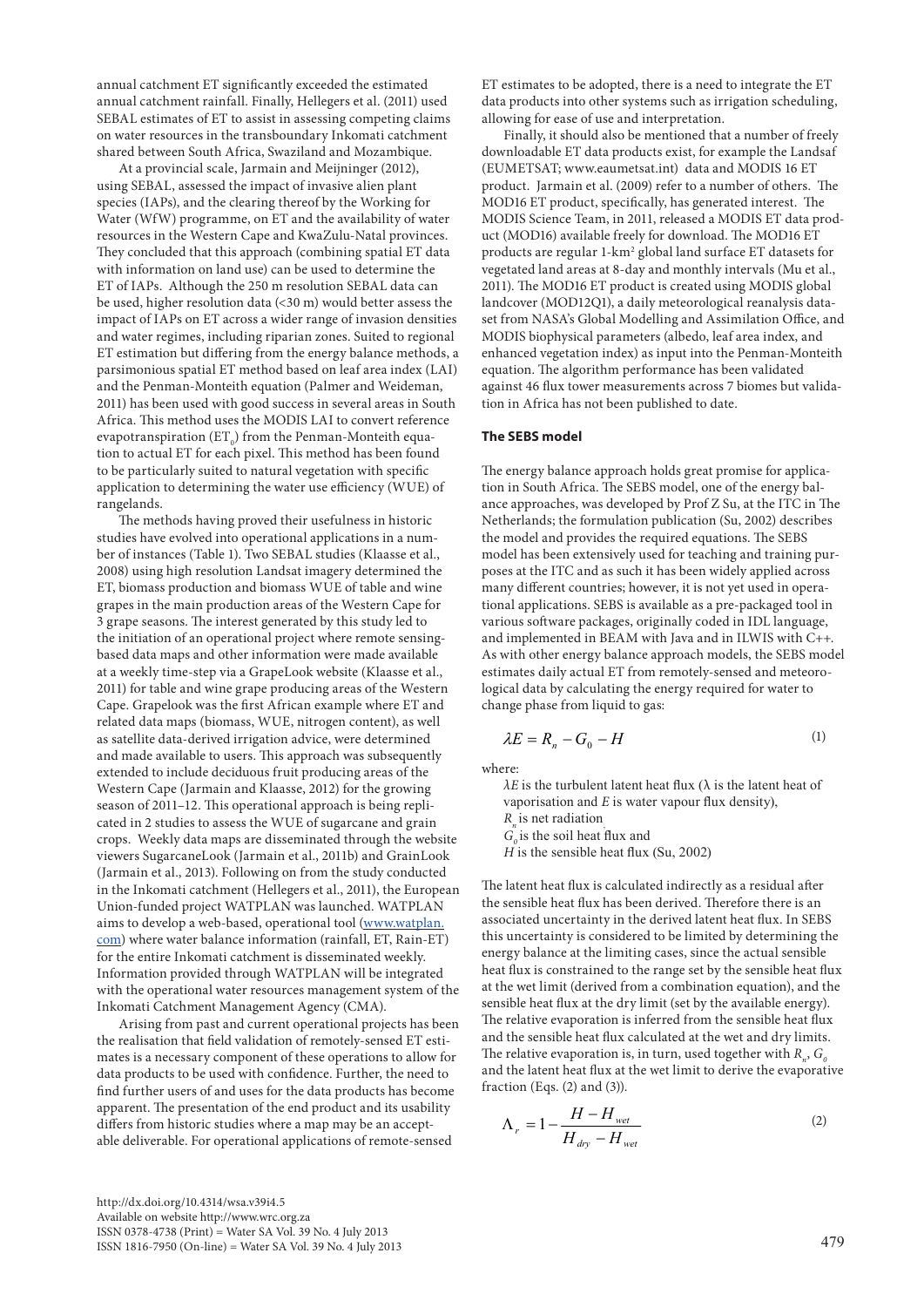where:

Λ*r* is relative evaporation,

*H* is the sensible heat flux and

*H<sub>wet</sub>* and *H<sub>dry</sub>* are the sensible heat flux at the wet and dry limits, respectively.

$$
\Lambda = \frac{\lambda E}{R_n - G_0} = \frac{\Lambda_r \cdot \lambda E_{\text{wet}}}{R_n - G_0} \tag{3}
$$

where:

Λ is the evaporative fraction

 $\lambda E$  and  $\lambda E$ <sub>wet</sub> are the latent heat flux and the latent heat flux at the wet limit, respectively

In SEBS it is assumed that the daily value of evaporative fraction is approximately equal to the instantaneous value, and, from this, the daily evaporation can be determined as:

$$
ET = 8.64 \times 10^7 \times \frac{\Lambda \cdot R_n}{\lambda \rho_w} \tag{4}
$$

where:

*ET* is the actual evaporation on daily basis (mm⋅d<sup>-1</sup>)

λ is the latent heat of vaporization (J∙kg-1)

ρ*w* is the density of water (kg∙m-3)

*Rn* is the daily net radiation flux (Lin et al., 2008)

 $8.64 \times 10^7$  is the constant used to convert instant ET to daily (24 h) ET

Since its formulation 10 years ago, the SEBS model has been widely published (Table 2). The environment in which the SEBS model has been most extensively applied is agriculture (Su, 2002; Jia et al., 2003; Su et al., 2005; Timmermans et al., 2005; Hailegiorgis, 2006; Lin, 2006; McCabe and Wood, 2006). However, there are variations from sparsely vegetated and barren land (Xin, 2007), forests (Badola, 2009), wetlands (Alvarez, 2007), and, most recently, urban areas and grasslands (Rwasoka et al., 2011).

It is difficult to properly assess the accuracy of the results from the SEBS model from the literature as there is no standard method for presenting the results, and validation methods and their associated accuracies vary from study to study. However, published results of the SEBS model have been validated with a variety of field and/or complementary methodologies such as the lysimeter (Lin, 2006), eddy covariance or Bowen ratio methods (Su, 2002; Su et al., 2005; Timmermans et al., 2005; McCabe and Wood, 2006; Badola, 2009; Van der Kwast et al., 2009), and the large aperture scintillometer (Jia et al., 2003; Timmermans et al., 2005). Additionally, results have been compared to hydro-meteorological equations (Hailegiorgis, 2006; Lin, 2006; Gebreyesus, 2009) and the water balance or by examining hydrological consistency with other datasets (Su and Roerink, 2004; Alvarez, 2007; McCabe et al., 2008; Pan et al., 2008).

The accuracies in the evapotranspiration and energy flux estimates as determined using the SEBS model are comparable with validation measurements as shown by Alvarez (2007), Gebreyesus (2009), Hailegiorgis (2006), Jia et al. (2003), Lin (2006), McCabe and Wood (2006), McCabe et al. (2008), Su (2002), Su et al. (2005), Timmermans et al. (2005) and Van der Kwast et al. (2009). For the most part, the model is reported to be returning realistic results; however, overestimation of the latent heat flux (McCabe and Wood, 2006), extreme overestimation of the latent heat flux in a forested area (Badola, 2009) and overestimation of daily ET at a grassland site (Rwasoka et al., 2011) have also been reported. Since the SEBS model was

originally developed for agriculture the inference may be that some model parameterisation is not suitable for non-agricultural landcovers. This is particularly true for the parameterisation of roughness length for heat transfer due to the inherently less uniform nature of natural vegetation.

Additional inaccuracies have been ascribed to more than one landcover being present in one pixel (Van der Kwast et al., 2009) and landscape heterogeneity (Rwasoka et al., 2011). Furthermore, several authors have highlighted the parameters to which the SEBS model is most sensitive. These proposed parameters are extensive and include: roughness length (Lin, 2006; Alvarez, 2007; Van der Kwast et al., 2009; Gebreyesus, 2009; Rwasoka et al., 2011), displacement height (Lin, 2006), land surface temperature (Badola, 2009; Van der Kwast et al., 2009; Rwasoka et al., 2011), wind speed and wind direction (Van der Kwast et al., 2009), fractional vegetation cover (Badola, 2009; Lin, 2006), surface emissivity (Badola, 2009; Van der Kwast et al., 2009; Lin, 2006), albedo (Badola, 2009; Van der Kwast et al., 2009), normalised difference vegetation index (NDVI) (Badola, 2009; Van der Kwast et al., 2009), shortwave incoming radiation (Van der Kwast et al., 2009) and the height of the planetary boundary layer (Van der Kwast et al., 2009). It is therefore clear that, due to the complex nature of the SEBS model and the multiple input parameters from remote sensing and meteorological measurements, there are many potential sources of error, and the sensitivity of the model may not be to only one parameter in isolation but to parameters in combination, particularly when used over landcovers for which the model was not specifically designed. However, in agricultural environments, evapotranspiration estimated from the SEBS model is generally reported to be in agreement with validated measurements.

Taking a catchment scale approach, coarse resolution MODIS TERRA and AQUA data has been used by Gibson et al. (2009), Gibson et al. (2011a) and Gibson et al. (2011b). Gibson et al. (2011a) reported an underestimation of the sensible heat flux when compared with measurements from an eddy covariance system (Jarmain and Mengistu, 2011), and put forward 4 points of advice when using the SEBS model pre-packaged in ILWIS. These pertained to: (i) the uncertainties associated with land surface temperature retrievals and the sensitivity of SEBS to this parameter; (ii) the choice of fractional vegetation cover formula; (iii) the choice of weather station relating to the height at which wind speed is measured; and (iv) landscape heterogeneity and pixel resolution. Gibson et al. (2011b), acting on these points of advice, reported that the SEBS model was sensitive to roughness length, particularly in combination with land surface temperature; however, despite applying different methods of estimating roughness length, no significant changes in the calculation of the sensible heat flux were found.

Jarmain et al. (2009) used high-resolution satellite data (Landsat ETM) to retrieve the remote sensing biophysical parameters required by the SEBS model, and evaluated outputs in a variety of environments, including an open water surface, forestry plantation, wetlands and native vegetation under semiarid environments with varying vegetative cover. Jarmain et al. (2009) reported that SEBS quite easily simulated net radiation accurately, but the accuracy of soil heat flux was more variable. Similarly, for the sensible heat flux density (*H*) at the time of satellite overpass for various land uses and with different models, accurate estimates of simulated *H* were not always achieved. Evaporative fraction (EF) estimates were simulated accurately in many cases.

The complexity of the SEBS model and therefore the potential for the introduction of many errors; the coarse spatial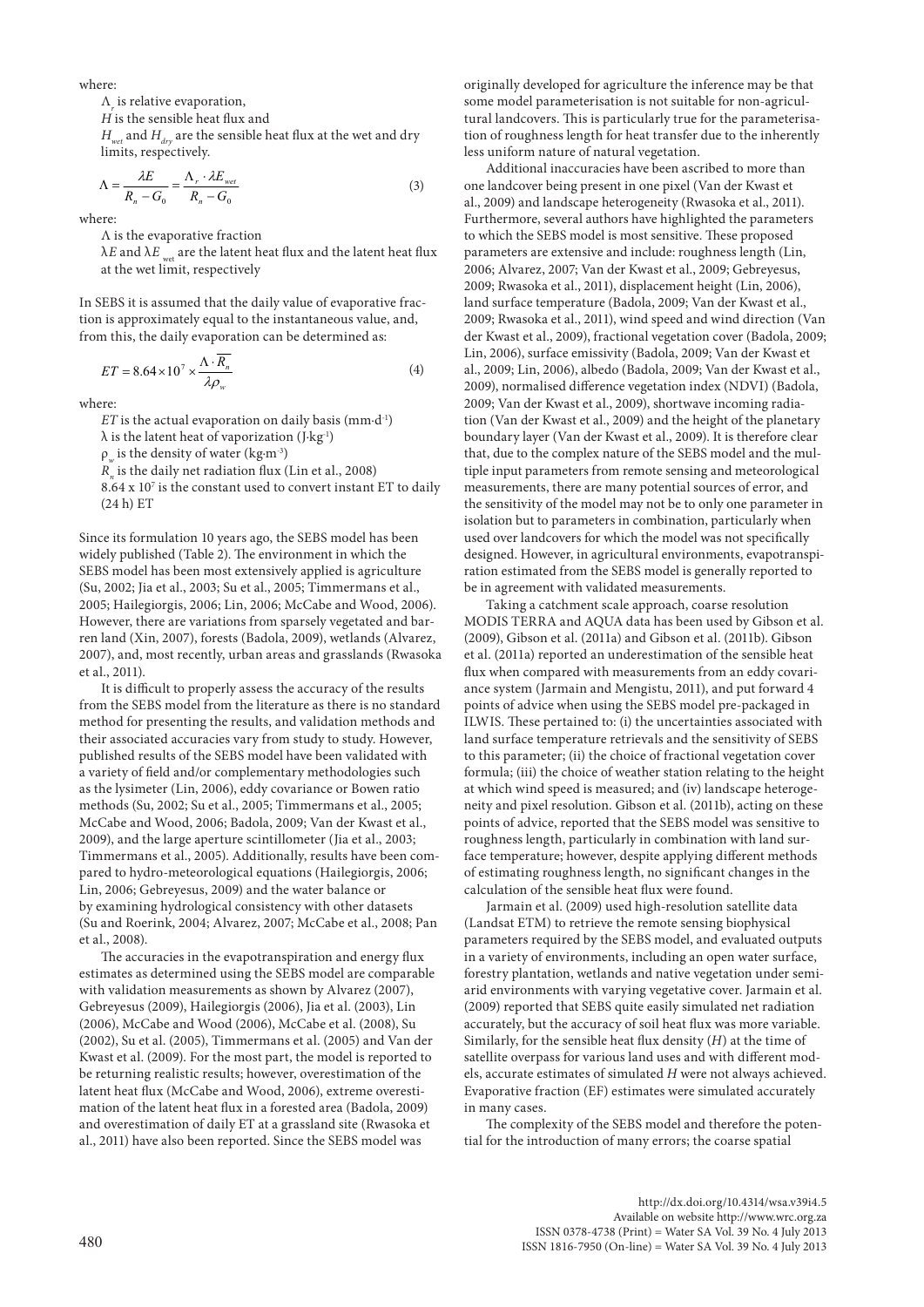| <b>TABLE 2</b>                                                                                                                 |                              |                                                  |                                                                                                |                                |  |  |  |  |
|--------------------------------------------------------------------------------------------------------------------------------|------------------------------|--------------------------------------------------|------------------------------------------------------------------------------------------------|--------------------------------|--|--|--|--|
| Remote sensing estimation of ET using SEBS: chronological summary of SEBS publications,<br>with scales and reported accuracies |                              |                                                  |                                                                                                |                                |  |  |  |  |
| Spatial scale / sensor                                                                                                         | Study area                   | <b>Environments</b>                              | <b>Reported accuracies</b>                                                                     | Reference                      |  |  |  |  |
| Field /                                                                                                                        | Barrax, Spain                | Shrub, cotton, grass                             | Mean error of SEBS is estimated to be                                                          | Su (2002)                      |  |  |  |  |
| <b>TMS-NS001</b>                                                                                                               |                              |                                                  | around 20% relative to the mean sensible                                                       |                                |  |  |  |  |
| Local: across                                                                                                                  | Three locations in           | Dry vineyard surface,                            | heat flux.<br>RMSD for dry vineyard = $24.2$ W·m <sup>-2</sup>                                 |                                |  |  |  |  |
| $2 - 61000m$                                                                                                                   | Spain                        | irrigated fruit trees and                        | Irrigated fruit trees and alfalfa                                                              | Jia et al. (2003)              |  |  |  |  |
| resolution pixels /                                                                                                            |                              | alfalfa, various irrigated                       | $= 36.5 W·m-2$                                                                                 |                                |  |  |  |  |
| ATSR                                                                                                                           |                              | crops                                            | Mixed irrigated crops = $8.5 W·m-2$                                                            |                                |  |  |  |  |
| Field and regional                                                                                                             | Iowa, USA                    | Corn and soybeans                                | Five corn sites: relative root-mean-square                                                     | Su et al. (2005)               |  |  |  |  |
| / Landsat, GOESS,<br><b>MODIS</b>                                                                                              |                              |                                                  | $error = 13.32\%$ ; root mean absolute error<br>$= 9.73%$                                      |                                |  |  |  |  |
|                                                                                                                                |                              |                                                  | Three soybean sites root-mean-square                                                           |                                |  |  |  |  |
|                                                                                                                                |                              |                                                  | error = 14.02%; root mean absolute error                                                       |                                |  |  |  |  |
|                                                                                                                                |                              |                                                  | $= 10.72%$                                                                                     |                                |  |  |  |  |
| Field / ASTER                                                                                                                  | Barrax, Spain                | Forest nursery, wheat                            | Slight underestimation of $R_n$ , $G_0$ slightly<br>underestimated for low vegetation cover,   | Timmermans et<br>al. (2005)    |  |  |  |  |
|                                                                                                                                |                              | stubble, vineyard, sun-<br>flower, corn          | underestimated $H$ of up to 140 W·m <sup>-2</sup>                                              |                                |  |  |  |  |
| Regional: catch-                                                                                                               | Regge and Dinkel,            | Heath lands, grasses,                            | ET reported to be satisfactory when com-                                                       | Hailegiorgis                   |  |  |  |  |
| ment / Landsat                                                                                                                 | The Netherlands              | forests and crops                                | pared with $ETo$                                                                               | (2006)                         |  |  |  |  |
|                                                                                                                                |                              | (maize)                                          |                                                                                                |                                |  |  |  |  |
| Regional / MODIS                                                                                                               | Hebei Plain,<br>Northeastern | Predominantly<br>croplands                       | Good agreement reported between SEBS<br>ET and lysimeter values                                | Lin(2006)                      |  |  |  |  |
|                                                                                                                                | China                        |                                                  |                                                                                                |                                |  |  |  |  |
| Field and catch-                                                                                                               | Iowa, USA                    | Corn and soybeans                                | Tendency for over prediction with SEBS                                                         | McCabe and                     |  |  |  |  |
| ment / ASTER,                                                                                                                  |                              |                                                  | but good correlation to field measured                                                         | Wood (2006)                    |  |  |  |  |
| Landsat, MODIS                                                                                                                 |                              |                                                  | values: $r^2 = 0.71$ for ASTER and $r^2 = 0.74$<br>for Landsat.                                |                                |  |  |  |  |
| Regional / ASTER,                                                                                                              | Costa Rica                   | Wetlands                                         | Within 10% of ET (from water level deter-                                                      | Alvarez (2007)                 |  |  |  |  |
| <b>MODIS</b>                                                                                                                   |                              |                                                  | mination of storage)                                                                           |                                |  |  |  |  |
| Regional / MODIS                                                                                                               | Red-Arkansas                 | Varied: forest, wooded                           | SEBS retrieved ET values are higher than                                                       | Pan et al. (2008)              |  |  |  |  |
|                                                                                                                                | River Basin, USA             | grassland, cropland,                             | Variable Infiltration Capacity based                                                           |                                |  |  |  |  |
| Regional / MODIS                                                                                                               | Northwest China              | open shrubland<br>Varied: predominantly          | predictions<br>$\#$                                                                            | Xin (2007)                     |  |  |  |  |
|                                                                                                                                |                              | barren or sparsely veg-                          |                                                                                                |                                |  |  |  |  |
|                                                                                                                                |                              | etated land                                      |                                                                                                |                                |  |  |  |  |
| Regional / MODIS                                                                                                               | Arizona, USA                 | $\#$                                             | For soil moisture anomalies from                                                               | McCabe et al.                  |  |  |  |  |
|                                                                                                                                |                              |                                                  | AMSR-E there is considerable agree-<br>ment with available sensible heat flux                  | (2008)                         |  |  |  |  |
|                                                                                                                                |                              |                                                  | predictions                                                                                    |                                |  |  |  |  |
| Field scale /                                                                                                                  | Central                      | Forests                                          | Severe overestimation of latent heat flux                                                      | Badola (2009)                  |  |  |  |  |
| <b>ASTER</b>                                                                                                                   | Netherlands                  |                                                  | and underestimation of sensible heat flux                                                      |                                |  |  |  |  |
|                                                                                                                                |                              |                                                  | in forested areas.                                                                             |                                |  |  |  |  |
| Local: sub-catch-<br>ment / MODIS                                                                                              | Salamanca, Spain             | Dryland agriculture,<br>some irrigated crops     | $r^2$ of 0.86 and 0.91 when compared with<br>complimentary approach                            | Gebreyesus (2009)              |  |  |  |  |
| Regional / MODIS                                                                                                               | Yellow River Delta,          | Wetland                                          | Eta reported to be acceptable when com-                                                        | Jia et al. (2003)              |  |  |  |  |
|                                                                                                                                | China                        |                                                  | pared with $ET_{0}$                                                                            |                                |  |  |  |  |
|                                                                                                                                |                              |                                                  | RMSE for Suaeda heteroptera = 0.88 mm                                                          |                                |  |  |  |  |
|                                                                                                                                |                              |                                                  | 'reed swamp' = $1.3$ mm                                                                        |                                |  |  |  |  |
| Field / ASTER                                                                                                                  | Barrax, Spain                | Forest nursery, wheat<br>stubble, vineyard, sun- | Standard deviations of SEBS estimated<br>H similar to field measured values. SEBS              | Van der Kwast et<br>al. (2009) |  |  |  |  |
|                                                                                                                                |                              | flower, corn                                     | estimated H good when the footprint of                                                         |                                |  |  |  |  |
|                                                                                                                                |                              |                                                  | the measurements covers only one land                                                          |                                |  |  |  |  |
|                                                                                                                                |                              |                                                  | cover type.                                                                                    |                                |  |  |  |  |
| Catchment /<br><b>MODIS</b>                                                                                                    | Zimbabwe                     | Urban, grasslands                                | Urban: mean absolute error of 0.5 mm·d <sup>-1</sup><br>Grasslands: mean absolute error of 2.6 | Rwasoka et al.<br>(2011)       |  |  |  |  |
|                                                                                                                                |                              |                                                  | $mm \cdot d^{-1}$                                                                              |                                |  |  |  |  |

*# Not reported*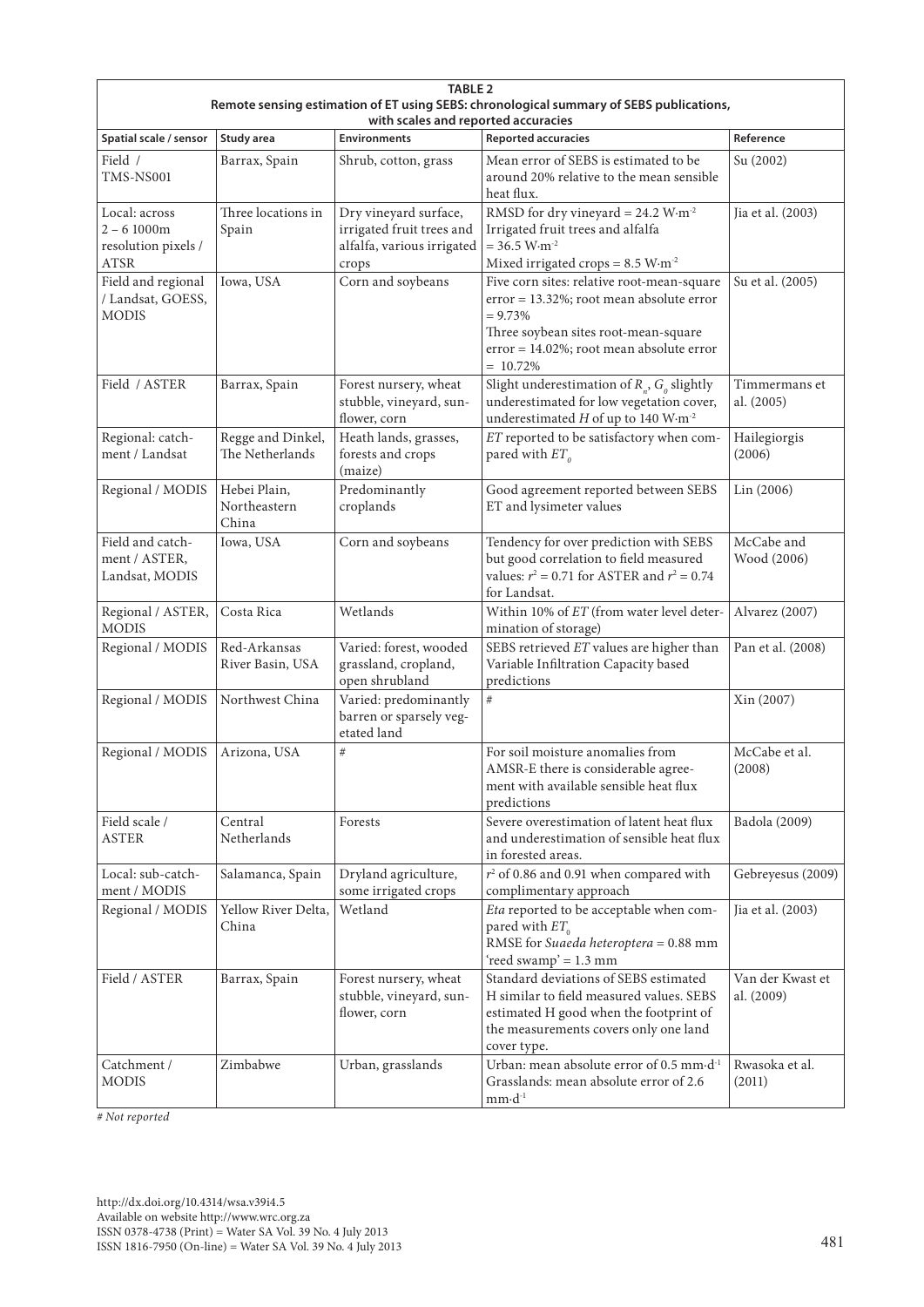resolution of readily available satellite imagery at a daily time scale; the sensitivity of the model to various input parameters which are difficult to accurately deduce at appropriate spatial scale; and the assumptions made at micrometeorological level in the model make the accurate and realistic estimation of energy fluxes improbable at both field and catchment scale.

# **CONCLUSIONS AND RECOMMENDATIONS**

The use of remote sensing-based methods for estimating ET has gained momentum in the past 5 years and holds great potential for monitoring water use and ET across various spatial and temporal scales, and for being integrated into operational water resource management systems in South Africa. This study showed that the SEBAL model has been widely and successfully applied in a historical context in South Africa for water use efficiency studies (Klaasse et al., 2008). The success of these historic studies has evolved such that the SEBAL model is now being implemented operationally for water use monitoring, water use efficiency and planning purposes for various crops (Jarmain et al., 2011b, 2012, 2013) and at catchment scale (WE Consult, 2011). However, the SEBAL model is protected by intellectual property law and is therefore not available for unaffiliated researchers to use, so alternative methods should be investigated.

The SEBS model is available as part of the open-source freeware ILWIS and can therefore be used by practitioners with remote-sensing knowledge who may not necessarily have the micrometeorological expertise to develop a model themselves to estimate ET. Despite adaptations to the methodology to address model sensitivities (Gibson et al., 2011b), the results of South African research using the SEBS model did not yield accurate daily evaporation results at MODIS resolution. However, at Landsat resolution, promising results have been obtained (Jarmain et al., 2009). It is therefore concluded that in complex, semi-arid environments, at coarse (MODIS) resolution, it is not possible to adequately describe the remote sensing-derived input parameters at the correct level of accuracy and spatial resolution required for the accurate estimation of the sensible heat flux. However, at Landsat resolution it may be possible to retrieve more accurate estimates. Because of the discrepancy in the accuracy of results by Gibson et al. (2009, 2011b) and Jarmain et al. (2009) – which may be partially ascribed to the differing resolutions of satellite sensors used – it is recommended that any further research using the SEBS model in South Africa should be limited to agricultural areas where accurate vegetation parameters can be obtained, where high resolution imagery with low sensor zenith angles is available and where canopy cover is complete.

Given the success of the SEBAL model in terms of accuracy and the speed with which the data product has been operationalised, it is recommended that this thrust be maintained, particularly for irrigated crops in water use efficiency and water use monitoring applications. In spite of the limitations which have been uncovered pertaining to the SEBS model, the potential uses of this approach should not be overlooked. Since the SEBS model is available freely in a variety of packages, its application for teaching and training purposes should be expanded.

Finally, as a matter of priority, the validation of the recently released MODIS evapotranspiration data product, MOD16, developed by Mu et al. (2011), is required in the South African environment. It is anticipated that MOD16 will generate considerable interest in South Africa for coarse-resolution ET estimates. It is important that the accuracy of the product is ascertained across South African conditions in order to

determine the potential constraints and uncertainties of the ET estimates.

## **REFERENCES**

- ALLEN RG, TASUMI M and TREZZA R (2007) Satellite-based energy balance for mapping evapotranspiration with internalized calibration (METRIC)-Model. *J. Irrig. Drain.* **133** 395–406.
- ALVAREZ JAG (2007) Effects of land cover changes on the water balance of the Palo Verde Wetland, Costa Rica. MSc thesis, International Institute for Geo-information Science and Earth Observation, The Netherlands.
- BADOLA A (2009) Validation of Surface Energy Balance System (SEBS) over forest land cover and sensitivity analysis of the model. MSc thesis, International Institute for Geo-information Science and Earth Observation, The Netherlands.
- GEBREYESUS MG (2009) Validation of RS approaches to model surface characteristics in hydrology: a case study in Guareña Aquifer, Salamanca, Spain. MSc thesis, International Institute for Geoinformation Science and Earth Observation, The Netherlands.
- GIBSON LA, MÜNCH Z, ENGELBRECHT J, PETERSEN N and CONRAD JE (2009) Remote sensing as a tool towards resource assessment and determination of the legal compliance of surface and groundwater use. WRC Report No. 1690/1/09. Water Research Commission, Pretoria.
- GIBSON LA, MÜNCH Z and ENGELBRECHT J (2011a) Particular uncertainties encountered in using a pre-packaged SEBS model to derive evapotranspiration in a heterogeneous study area in South Africa. *Hydrol. Earth Syst. Sci.* **15** 295–310.
- GIBSON LA, MÜNCH Z, CARSTENS M and CONRAD JE (2011b) Remote sensing evapotranspiration (SEBS) evaluation using water balance. WRC Report No. KV 272/11. Water Research Commission, Pretoria.
- HAILEGIORGIS WS (2006) Remote sensing analysis of summer time evapotranspiration using SEBS algorithm: A case study in Regge and Dinklel, The Netherlands. MSc thesis, International Institute for Geo-information Science and Earth Observation, The Netherlands.
- HELLEGERS PJGJ, JANSEN HC and BASTIAANSSEN WGM (2011) An interactive water indicator assessment tool to support land use planning. *Irrig. Drain.* **61** (2) 143–154. DOI: 10.1002/ird.641.
- JARMAIN C, MENGITSU M, JEWITT GPW, KONGO V and BAS-TIAANSSEN W (2009) A methodology for near-real time spatial estimation of evaporation. WRC Report No. 1751/1/09. Water Research Commission, Pretoria.
- JARMAIN C and MEIJNINGER WL (2012) Assessing the impact of Invasive Alien Plants on South African water resources using remote sensing techniques. In: Neale CMU and Cosh MH (eds.) *Proceedings of a Symposium organized by the International Commission on Remote sensing of IAHS, held at Jackson Hole, Wyoming, USA, 27-30 September 2010*. IAHS Publication No. 352. IAHS Press, Oxfordshire. 388–392.
- JARMAIN C, KLAASSE A, BASSON FC, MEIJNINGER W, WIL-MINK S and BASTIAANSSEN W ( 2011a) Developing an operational remote sensing system for monitoring of efficient crop water and nitrogen use of grapes, Western Cape Province. Final report to the Western Cape Provincial Department of Agriculture, July 2011. 85 pp.
- JARMAIN C, SINGELS A, OBANDO E, PARASKEVOPOULOS A and MTHEMBU I (2011b) Water use efficiency of irrigated agricultural crops determined with satellite imagery. WRC Project No. K5/2079//4, Progress Report, December 2011. Water Research Commission, Pretoria.
- JARMAIN C, SINGELS A, OBANDO E, PARASKEVOPOULOS A, OLIVIER F, MUNCH Z, VAN DER MERWE B, WALKER S, VAN DER LAAN M, MESSEHAZION M, SAVAGE M, PRETORIUS C, ANNANDALE J and EVERSON C (2013) Water use efficiency of irrigated agricultural crops determined with satellite imagery. WRC Project No. K5/2079//4, Deliverable 6, Water Use Efficiency Report 2012/13, 15 January 2013. Water Research Commission, Pretoria.

http://dx.doi.org/10.4314/wsa.v39i4.5 Available on website http://www.wrc.org.za ISSN 0378-4738 (Print) = Water SA Vol. 39 No. 4 July 2013  $482$ <br>ISSN 1816-7950 (On-line) = Water SA Vol. 39 No. 4 July 2013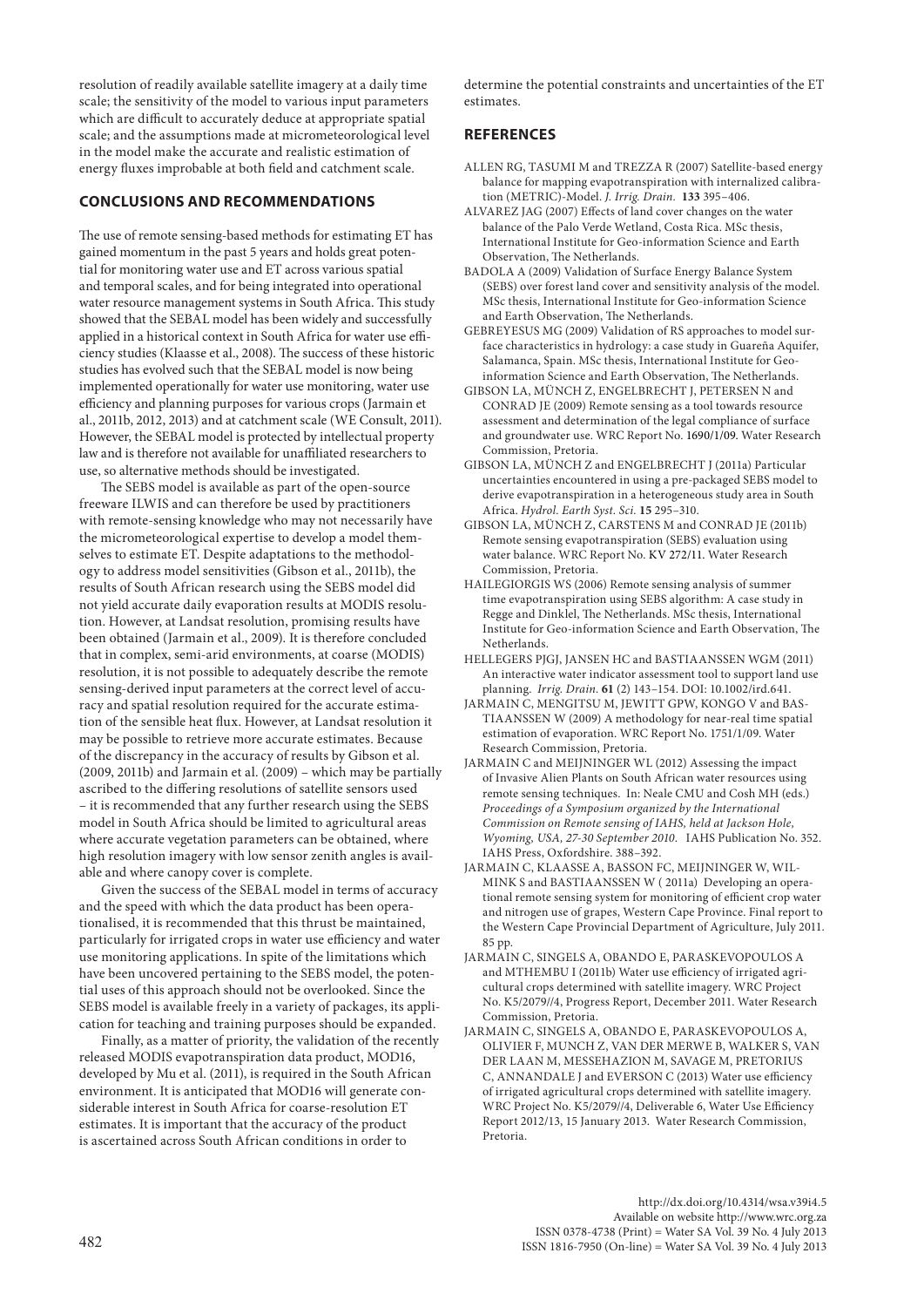JARMAIN C and KLAASSE A (2012) Fruitlook: An operational service to improved crop water and nitrogen management in grapes and other deciduous fruit trees using satellite technology for the season of 2011-12. Progress Report, Western Cape Provincial Department of Agriculture.

JARMAIN C and MENGISTU MG (2011) Validating energy fluxes estimated using the surface energy balance system (SEBS) model for a small catchment. WRC Report No. KV290/11, Water Research Commission, Pretoria. ISBN 978-1-4312-0184-6.

JHA MK and CHOWDARY VM (2006) Challenges of using remote sensing and GIS in developing nations. *Hydrogeol. J*. **15** 197–200.

JIA L, SU Z, VAN DEN HURK B, MENENTI M, MOENE HAR, BASELGA YRISARRY JJ, IBANEZ M and CUESTA A (2003) Estimation of sensible heat flux using the Surface Energy Balance System (SEBS) and ATSR measurements. *Phys. Chem. Earth* **28** 75–88.

KLAASSE A, BASTIAANSSEN W, JARMAIN C and ROUX A (2008) Water use efficiency of table and wine grapes in Western Cape, South Africa. WaterWatch report, Wageningen, The Netherlands. 68 pp.

KLAASSE A, JARMAIN C, ROUX A, BECU O and GINATI A (2011) GrapeLook: space based services to improve water use efficiency of vineyards in South Africa. *Proc. 62nd International Astronautical Congress*, 3–7 October 2011, Cape Town.

KONGO VM and JEWITT GPW (2006) Preliminary investigation of catchment hydrology in response to agricultural water use innovations: A case study of the Potshini catchment- South Africa. *Phys. Chem. Earth* **31** 976–987.

LIN W (2006) Satellite based regional scale evapotranspiration in the Hebei Plain, Northeastern China, MSc thesis, International Institute for Geo-information Science and Earth Observation, The Netherlands.

LIN W, VAN DE VELDE R and SU Z (2008) Satellite based regionalscale evapotranspiration in the Hebei Plain, Northeastern China. *Proc. Dragon 1 Programme Final Results 2004–2007*, 21–25 April 2008, Beijing, China.

McCABE MF and WOOD EF (2006) Scale influences on the remote estimation of evapotranspiration using multiple satellite sensors. *Remote Sens. Environ.* **105** 271–285.

McCABE MF, WOOD EF, WÓJCIK R, PAN M, SHEFFIELD J, GAO H and SU H (2008) Hydrological consistency using multi-sensor remote sensing data for water and energy cycle studies. *Remote Sens. Environ.* **112** 430–444.

MELESSE AM, OBERG J, NANGIA V, BEERI O and BAUM-GARTNER D (2006) Spatiotemporal dynamics of evapotranspiration at the Glacial Ridge prairie restoration in northwestern Minnesota. *Hydrol. Process.* **20** 1451–1464.

MU QZ, HEINSCH FA, ZHAO M and RUNNING SW (2007) Development of a global evapotranspiration algorithm based on MODIS and global meteorology data. *Remote Sens. Environ.* **111** 519–536.

MU QZ, ZHAO MS and RUNNING SW (2011) Improvements to a MODIS global terrestrial evapotranspiration algorithm. *Remote Sens. Environ.* **115** 1781–1800.

PALMER AR and WEIDEMAN CI (2011) Exploring trends in evapotranspiration in the KNP: towards a water use efficiency model for rangeland production in semi-arid savannas. *Proc. IXth International Rangeland Congress*, 2–8 April 2011, Rosario, Argentina.

PAN M, WOOD EF, WÓJCIK R and McCABE MF (2008) Estimation of regional terrestrial water cycle using multi-sensor remote sensing observations and data assimilation. *Remote Sens. Environ.* **112** 1282–1294.

RWASOKA DT, GUMINDOGA W and GWENZI J (2011) Estimation of actual evapotranspiration using the Surface Energy Balance System (SEBS) algorthim in the Upper Manyame catchment in Zimbabwe. *Phys. Chem. Earth*. **36** 736–746.

SAVAGE MJ, EVERSON CS, ODHIAMBO GO, MEGISTU MJ and JARMAIN C (2004) Theory and practice of evaporation measurement, with special focus on SLS as an operational tool for the estimation of spatially-averaged evaporation. WRC Report No. 1335/1/04. Water Research Commission, Pretoria.

SU Z (2002) The surface energy balance system (SEBS) for estimation of turbulent heat fluxes. *Hydrol. Earth Syst. Sci.* **6** 85–99.

SU Z and ROERINK GJ (eds.) (2004) Drought Risk Reduction. Alterrarapport 1135, Wageningen, The Netherlands.

SU H, McCABE MF and WOOD EF (2005) Modeling Evapotranspiration during SMACEX: Comparing two approaches for local- and regional-scale prediction. *J. Hydrometeorol.* **6** 910–922.

TIMMERMANS WJ, VAN DER KWAST J, GIESKE ASM, SU Z, OLIOSO A, JIA L and ELBERS J (2005) Intercomparison of energy flux models using ASTER imagery at the SPARC 2004 site, Barrax, Spain. Proceedings of the ESA WPP-250: SPARC final workshop, 4–5 July 2005, Enschede, The Netherlands.

VAN DER KWAST J, TIMMERMANS W, GIESKE A, SU Z, OLIOSO A, JIA L, ELBERS J, KARSSENBERG D and DE JONG S (2009) Evaluation of the Surface Energy Balance System (SEBS) applied to ASTER imagery with flux-measurements at the SPARC 2004 site (Barrax, Spain). *Hydrol. Earth Syst. Sci.* **13** 1337–1347.

VERSTRAETEN WW, VEROUSTRAETE F and FEYEN J (2008) Assessment of evapotranspiration and soil moisture content across different scales of observation. *Sensors* **8** 70–117.

WE CONSULT (2011) Operational Monitoring Product for Planning and Water Allocation in the International Incomati Basin (WATPLAN). Stakeholder analysis report. We Consult, Maputo. 53 pp.

XIN S (2007) Regional evaporation over the arid inland Heihe River Basin in Northwest China. MSc thesis, International Institute for Geo-Information Science and Earth Observation, The Netherlands.